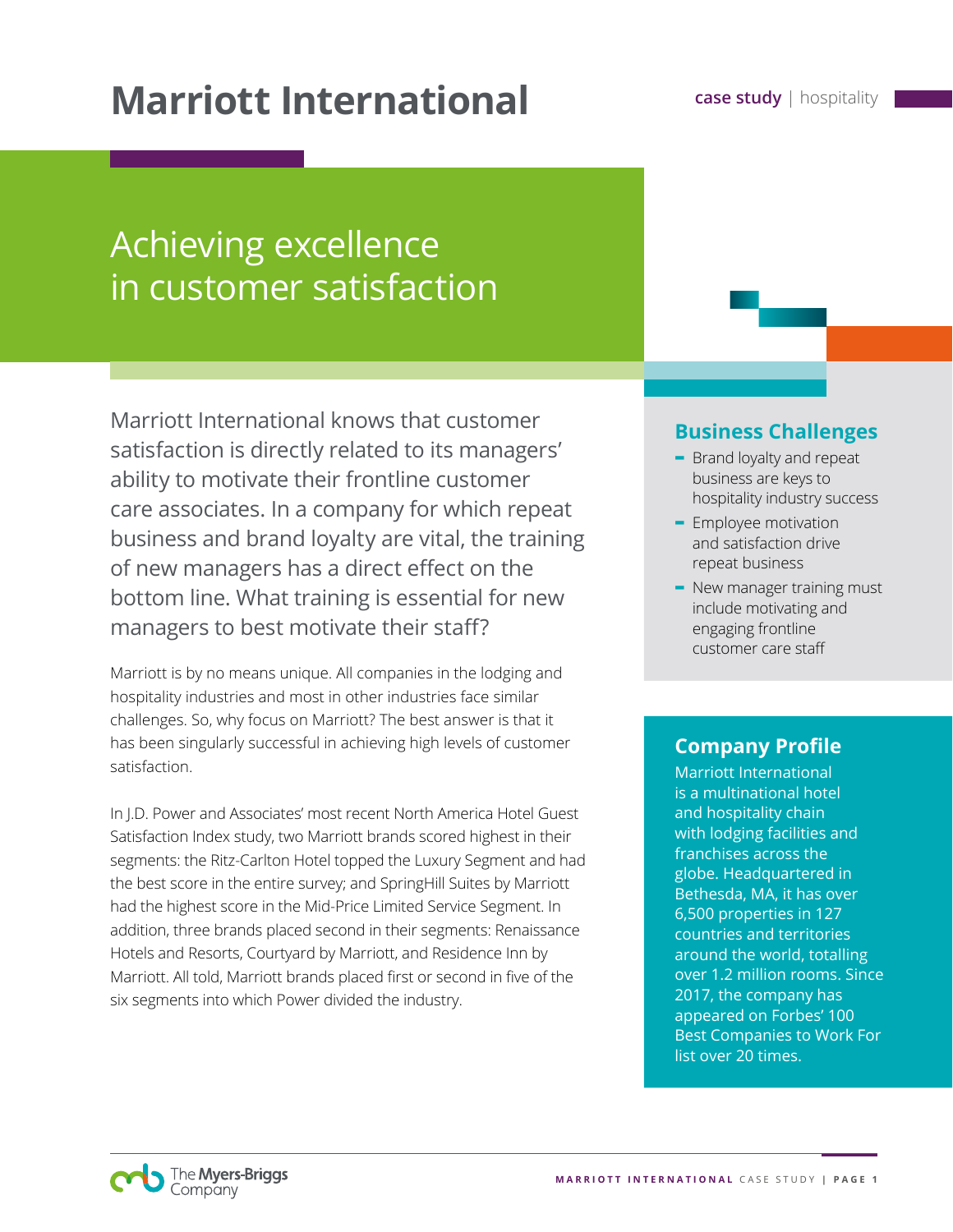## **Marriott International**

#### **Solution**

This success depends critically on frontline customer care associates and how they are managed. All new managers participate in an intensive training workshop that emphasizes the achievement of customer satisfaction.

The four-day Foundations of Leadership program is offered 25 times per year for managers in full-service hotels. It also includes pre-work and follow-up. New managers in extended-stay and franchised properties participate in the three-day Business Management course, which offers most of the same content.

The key to successful leadership and communication in the fluid and complex environment of a hotel is self-awareness and awareness of others. "In Day 1," says Nancy Curtin Morris, Marriott's national director of training, "we start with an explanation of our corporate culture and then move directly to the question, 'Who are you?' We begin with what the Myers-Briggs Type Indicator® assessment can tell our new managers about themselves. After a 60-minute introduction of the principles and uses of psychological type, we hand out to the participants their individual Myers-Briggs® results; each previously completed the instrument online.

"We also hand out the Introduction to Type® in Organizations booklet. When the discussion turns from what Myers-Briggs results tell them about themselves to what they say about others, you see light bulbs go on in terms of their understanding of the people they work with. That's when they realize they can adjust their styles for dealing with both staff and supervisors."

In Day 2, the Foundations of Leadership course moves from "Who are you?" to "How do you fit?" Sensitivity to one's own and others' type preferences plays a significant part in this segment as well. In Day 4, the group is divided into six-person teams for a hotel management business simulation. "Before the simulation begins," reports Morris, "we set aside time for each team to discuss how the Myers-Briggs types of the team members may affect their working together. The result is improved teamwork. For example, a team

## **Solution**

- **-** Intensive New Manager Training programs utilizing Myers-Briggs tool and emphasize customer satisfaction
- **-** Four-day workshop offered 25 times throughout the year, three-day workshop offered to franchise owners

When the discussion turns from what Myers-Briggs results tell them about themselves to what they say about others, you see light bulbs go on in terms of their understanding of the people they work with.

**Nancy Curtin Morris,** Marriott's National Director of Training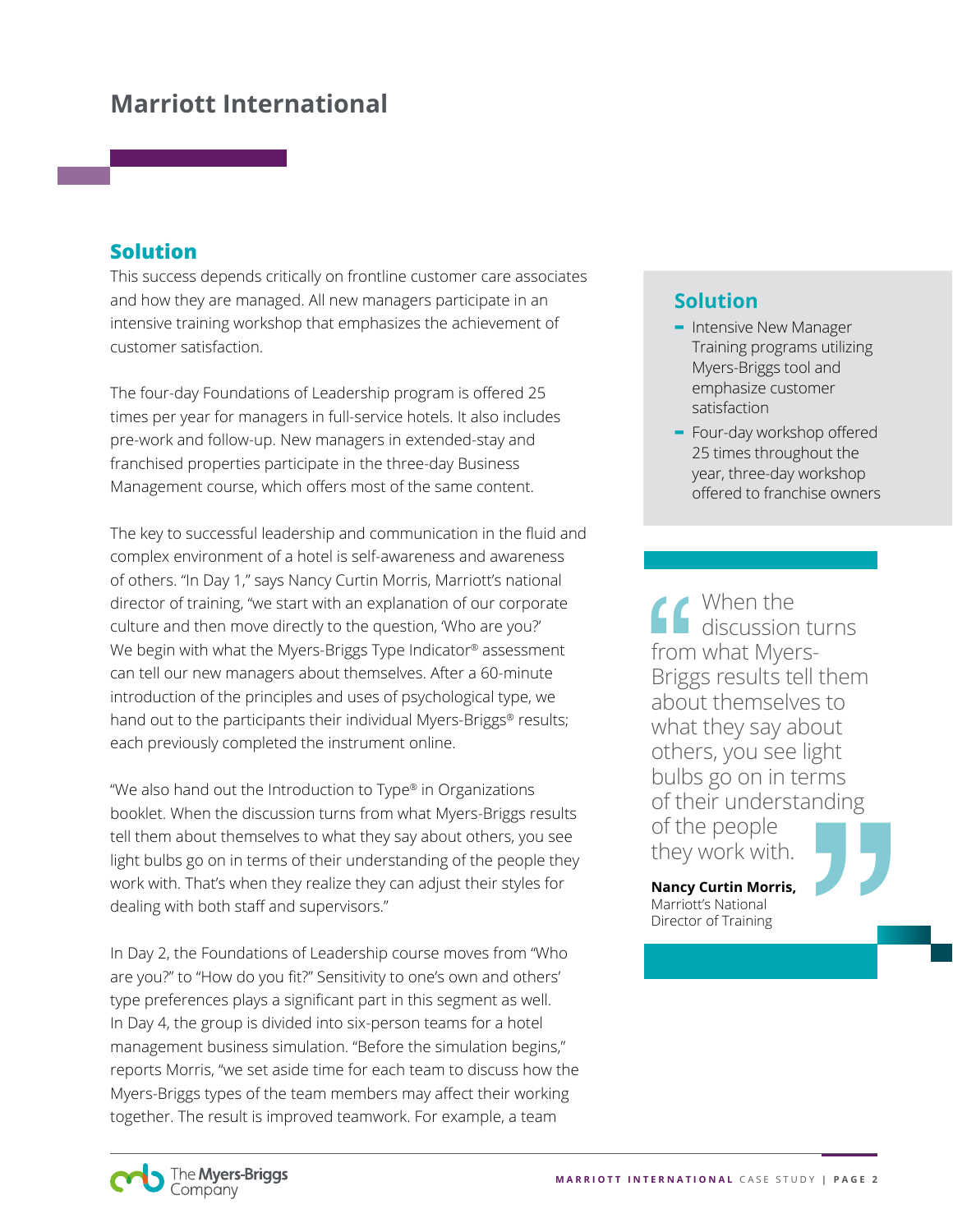## **Marriott International**

with five Extraverted members concluded that it should make special efforts to ensure the inclusion of its single Introvert."

#### **Results**

Myers-Briggs content was added to the Foundations of Leadership curriculum a year and a half ago. Since then, Morris has seen type awareness spread throughout the company. Some program graduates have had the training delivered to their staff. And, although Foundations of Leadership is designed for new managers, one Marriott business unit provides the program for its senior managers as well.

"Our focus on customer service has been strong for more than 70 years," says Morris. "The added focus on understanding your own and others' psychological type is making it even better. Selfunderstanding and the ability to 'read' others can make a big difference. Communications can be tailored to the recipient, and the communicator knows when and if he or she is not getting through. Teamwork is more effective. Learning about type preferences inevitably makes it easier for both customers—and that is where the payoff comes in."

### **Results**

- **-** Communication more effective between managers and staff
- **-** Teamwork more effective
- **-** Marriott hotel chains consistently score top of their industry segments, as reported by J.D. Power & Associates